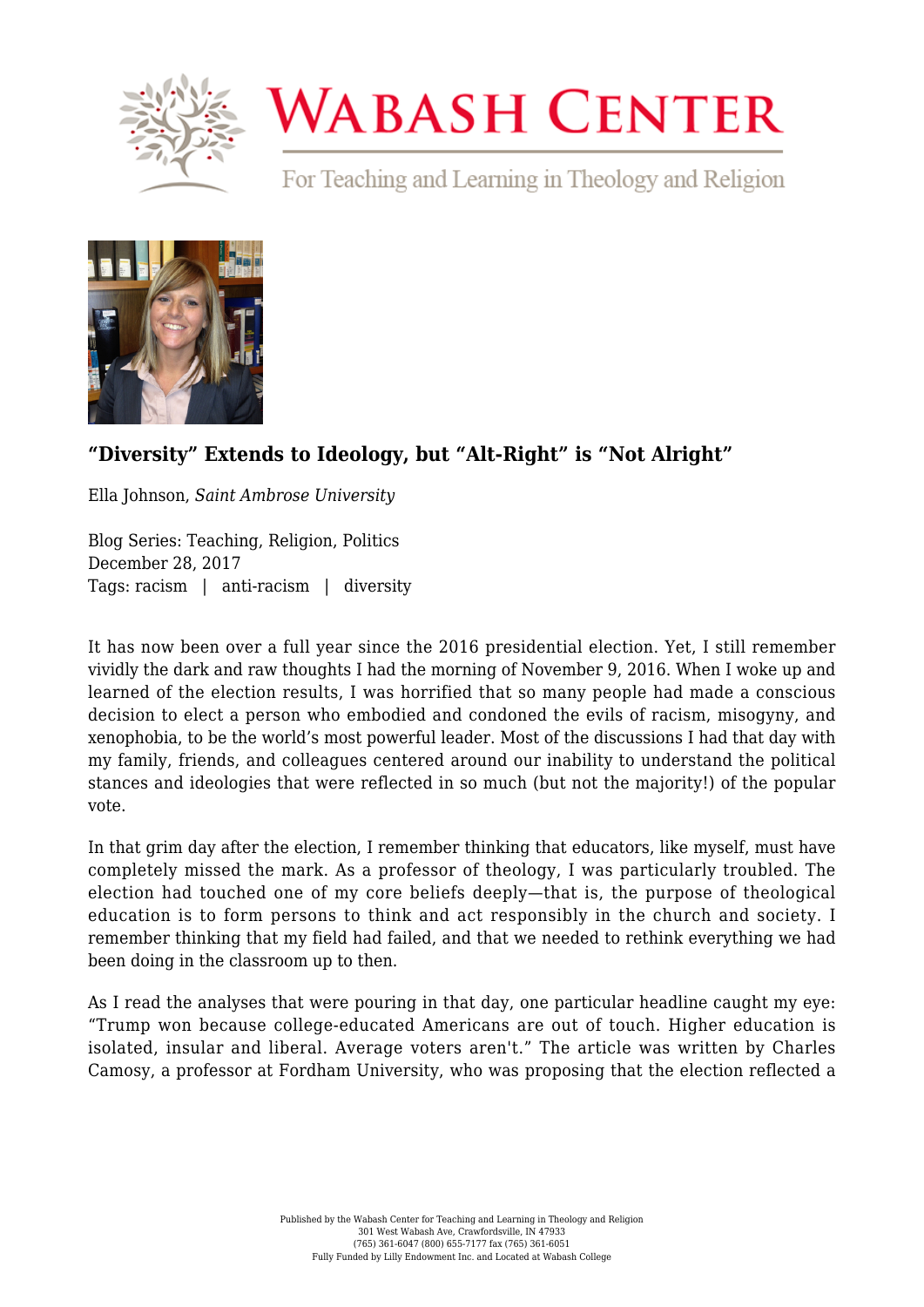divide in our country between those who have a college degree and those who do not. "The reality is that six in 10 Americans do not have a college degree, and they elected Donald Trump," he declared. I had been thinking more about age-old racism and the divide between whites and non-whites as the reason for the election results. But, Professor Camosy presented a different analysis, one that has been troubling me and my role as a theological educator ever since I read it that day. He said: "College-educated people didn't just fail to see this coming they have struggled to display even a rudimentary understanding of the worldviews of those who voted for Trump." What really stopped me in my tracks was his remark about how collegeeducated persons, "have especially paltry knowledge about the foundational role that different philosophical or theological claims play in public thought compared with what is common to college campuses . . . . [M]any professors and college students don't even realize that their views on political issues rely on a particular philosophical or theological stance."[\[1\]](#page-2-0)

<span id="page-1-0"></span>This statement made me pause, because it resonated deeply with my own experience, and, therefore, called me to task. I began thinking: Are the ideologies expressed in my assigned readings and classroom assignments monolithic? In my efforts to form persons to think and act responsibly, have I promoted an insular way of thinking?

As educators, we have a great opportunity (and perhaps even a responsibility) to present certain sets of values persuasively. I even state some of these values explicitly in my course syllabi. For example, I want my students to know that I value the theological voices of those on the margins, both in history and contemporary society. I am edified when students come to adopt this value of mine as their own. In addition, if certain values, like racism, ignorance, and bigotry, are displayed in my classroom, I clearly denounce them and explain why.

But, in my effort to rethink everything I have been doing in the classroom, Professor Camosy's article has led me to consider a different approach: that I should be giving some attention to racism, ignorance, and bigotry, before simply denouncing it. In the classroom, this would entail assigning readings from the alt-right, for example. The goal would be to better understand the political and theological stances that undergird these values, which are often underrepresented in higher education, so that we and our students would understand them better. If I want my students to think and act in the world responsibly, shouldn't they be able to understand the values they will be encountering and engaging outside of the classroom?

In the required texts and readings assignments on my course syllabi, I strive to include diverse authors. I understand "diversity" in this sense to mean the inclusion of writings by people traditionally marginalized because of their race/ethnicity, gender, class, etc. But, lately I have been thinking that I might do better to reconsider my definition of "diversity." Perhaps it should include those marginalized by educational levels, age groups, geographic regions, values, and political standpoints?

To be honest, what has held me back thus far in assigning texts from certain political standpoints, such as those that are entangled with white supremacy, is my own aversion to them. I also do not want to be misunderstood as promoting the values espoused by such